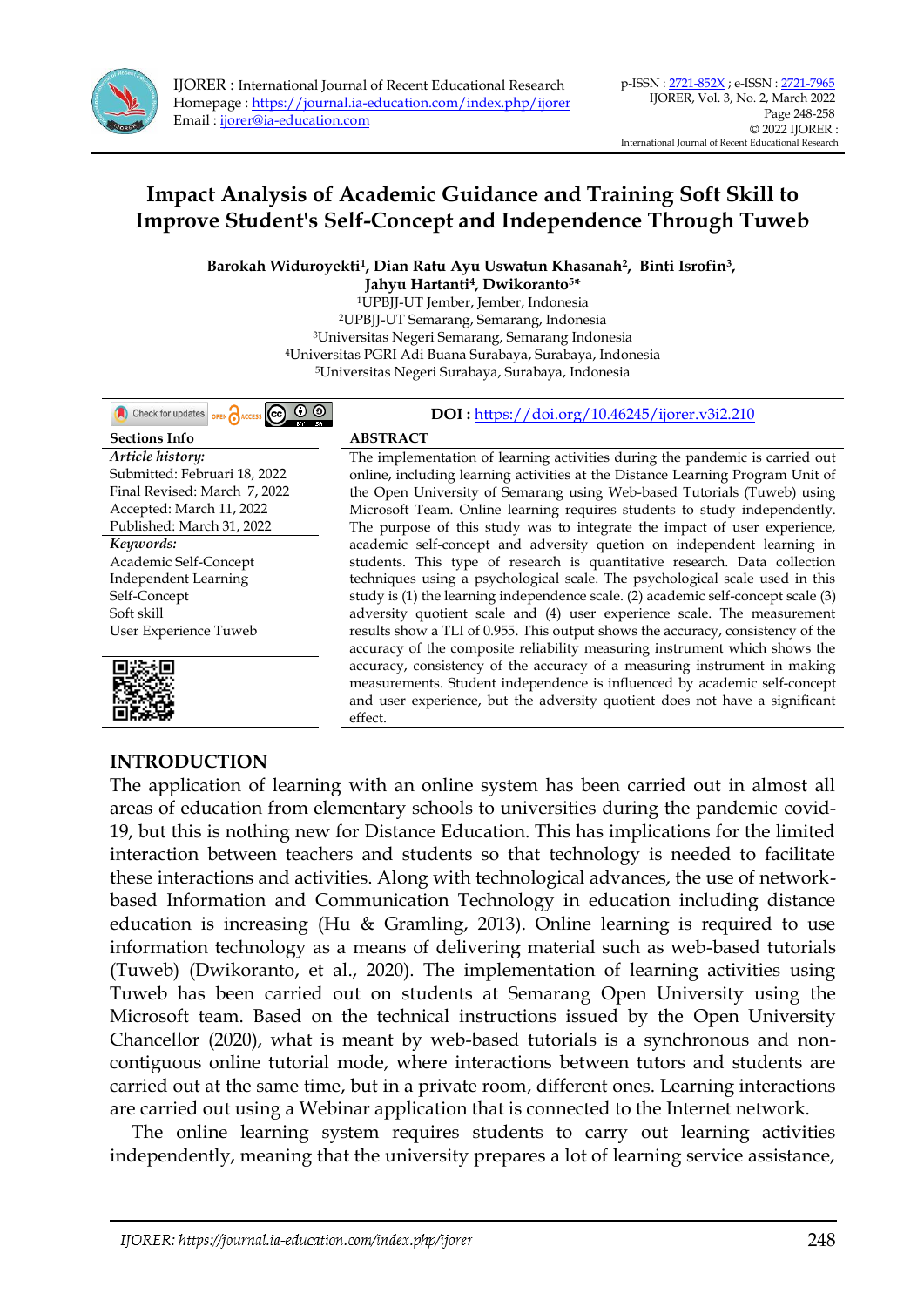only students who determine their own learning services according to their study habits to achieve independence in learning (Alpin & Steven, 2021). Students who have independence in learning are able to complete problems related to learning and have their own initiative. Learning independence is a learning ability that is based on a sense of responsibility, self-confidence, initiative and self-motivation with or without the help of other relevant people to master competence in terms of knowledge, skills or attitudes that can be used to solve problems in learning (Nurhayati, 2014). Students who have active independence tend to be involved in learning. Learning independence is an individual who is actively involved in the learning environment, manages to train, and uses his abilities effectively, and has positive motivational beliefs about his abilities in learning (Faridh et al., 2018).

To increase learning independence, there are several factors that influence it, one of which is self-concept. Self-concept is an opinion or picture of oneself that involves physical, psychological, social, emotional, moral and cognitive. In academic purposes, self-concept is a collective view of oneself towards a multidimensional academic perception based on self-ability and evaluation of values formed through experience and interpretation of the social environment (Sternke, 2015). Another factor that affects learning independence is the adversity quotient of students in getting the results they want. Students who have a high adversity quotient will direct all their potential to provide the best results, and will always be motivated to excel (Stoltz, 2015).

Independence in the academic field or learning independence is one of the important behaviors in the teaching and learning process. Learning independence is a psychological need that is reflected in the activities carried out in order to solve the problems it faces on the initiative, willingness and self without help from others (Sriyono & Suparman, 2012). Learning independence can also be interpreted as the readiness of individuals who are willing and able to learn on their own initiative, with or without the help of other parties in terms of learning objectives, learning methods, and evaluation of learning outcomes (Tahar, 2016). In line with this opinion, independent learning or self-directed learning readiness (SDLR) is the level of readiness or a person's ability to learn independently which consists of three components, namely attitudes, abilities, and personal characteristics (Hu & Gramling, 2013; Ramli & Afendi, 2018). An understanding of SDLR is very necessary in a learning environment that demands student activity and independence.

Self-concept is an individual's views, judgments, and feelings about himself that arise as a result of a social interaction (Novilita & Suharnan, 2013). Academic self-concept in general is a student's self-perception of his academic abilities which is shaped by personal experience and interaction with the environment (Sholikhin et al., 2016). Aspects of academic self-concept include (1) academic beliefs, namely an assessment of students' feelings and perceptions about their academic competence. (2) Academic effort, assessment of students' commitment to their involvement in the learning process (Blegur, 2017). User Experience is a science that discusses what users feel in using an application so that they get satisfaction after using (Hartson & Pyla, 2012). User experience is very important to note because it is the result of interaction with an application or product which includes the effects of usability, usefulness, and emotional impact during interaction. The user experience aspect consists of attractiveness, clarity, efficiency, constancy, stimulation and novelty (Schrepp & Martin, 2019). There are several criteria in creating a good user experience, namely Useful, Usable, Desirable, Findable, Accessible, Credible and Valuable (Risma et al., 2018).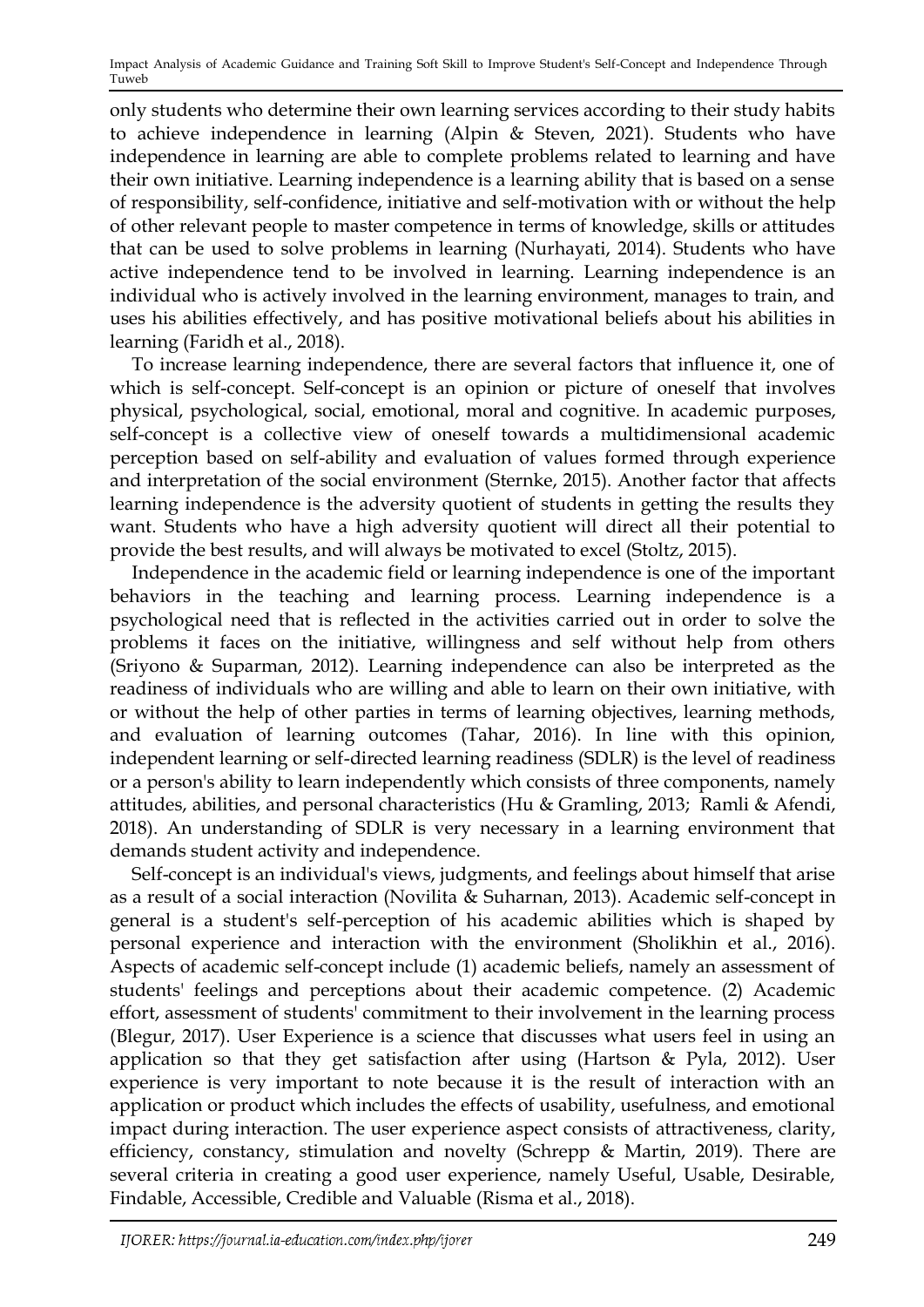Adversity quotient is an ability that a person has in observing difficulties and processing these difficulties with their intelligence so that it becomes a challenge to solve (Stoltz, 2015). Adversity quotient is a person's ability to handle difficulties in life (Singh & Tanu, 2017). Individuals who have a good adversity quotient can continue to progress successfully and continue to improve in life because they have the ability to endure considerable adversity. Singh & Tanu (2017) research also shows that individuals who have an adversity quotient can overcome adversity or stress, so that they can get up and continue their lives well.

Learning that can help increase learning independence is to use information systems. An important factor in the development of information systems is whether the system can be accepted and used by users, in this case students. In the learning conducted at Semarang Open University, to replace face-to-face meetings while online, they changed to synchronous web-based tutorials using the Microsoft team. The system used is a new experience for students, so the experience felt by students is the user experience in this Tuweb system. The experience felt by users in using a certain technology, including the internet and websites is called user experience (Noviandhi, 2012). User experience is important and must be considered because it is the result of interaction with the application which includes the effects of usability, usefulness, and emotional impact during interaction. User Experience is a science that discusses what users feel in using an application so that they get satisfaction after using the application (Hartson & Pyla, 2012). Based on the explanation above, this research tries to integrate the impact of user experience, academic self-concept and adversity quotient on independent learning in Semarang Open University students.

### **RESEARCH METHOD**

The type of research used in this research is quantitative research and the research design uses comparative research which is used to find answers to fundamentally about cause and effect by analyzing various factors that cause the phenomenon under study in Figure 1.



**Figure 1.** Research procedure.

 The subjects in this study amounted to 1362 students who took part in the Tutorial Webinar in the Early Childhood Education Teacher Education study program and Elementary School Teacher Education at the Distance Learning Program Unit at the Open University of Semarang.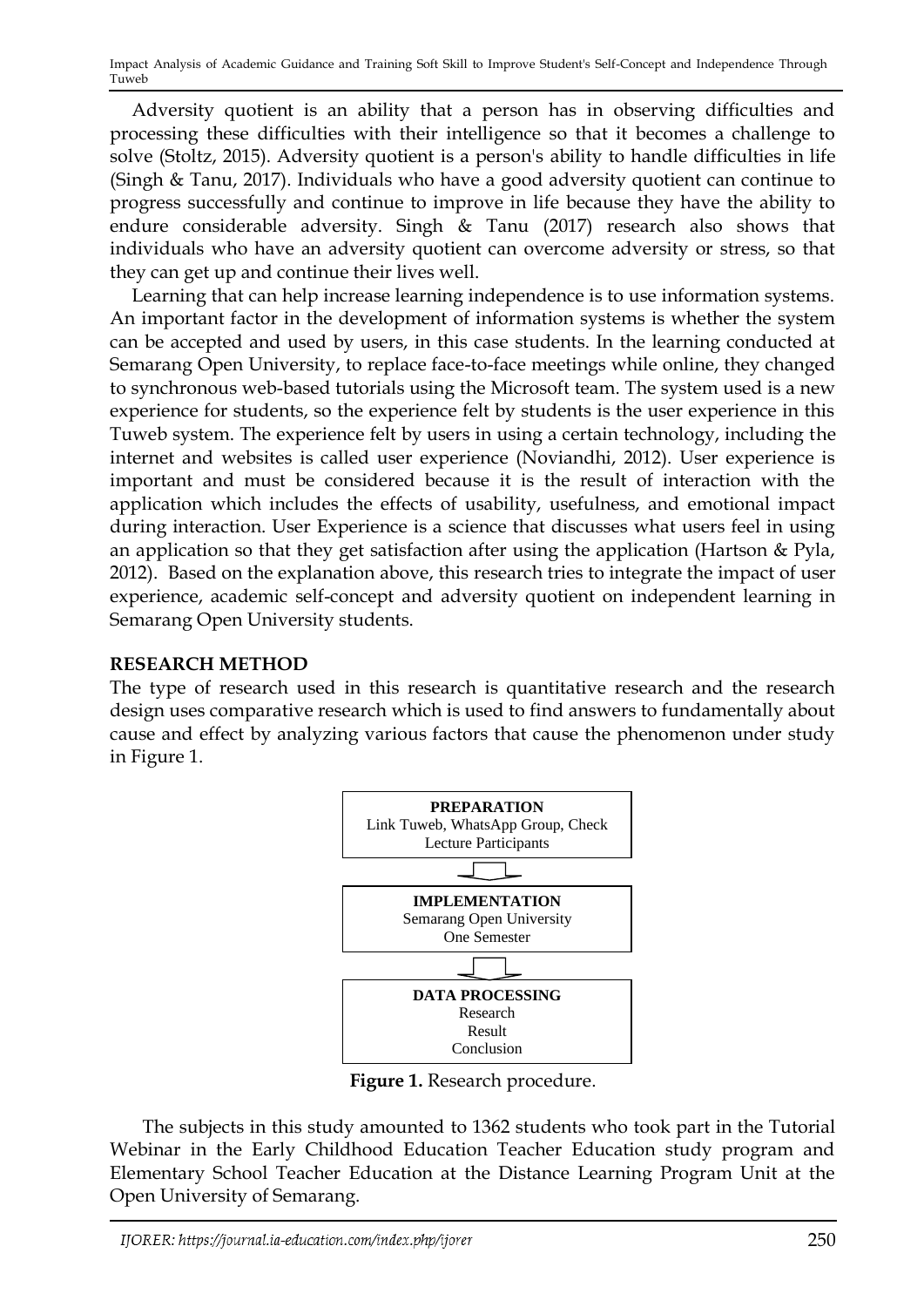The data collection technique in this study was using a non-test technique in the form of a psychological scale. The psychological scale used in this study is (1) the learning independence scale. This scale is modified from the theory of Self-directed learning readiness (SDLR) (Hu & Gramling, 2013) which consists of 3 aspects, namely selfmanagement, desire to learn and self-control. (2) the academic self-concept scale, consisting of 2 aspects, namely academic confidence and academic effort (3) the adversity quotient scale consisting of 4 aspects, namely control, origin (ownership), reach and endurance and (4) user experience consisting of attractiveness, clarity, efficiency, constancy, stimulation and novelty.

The validity test of the instrument used to test the validity of the scale of academic self-concept, academic independence, adversity quotient and user experience of Web tutorial students in this study was internal consistency through Cronbach's Alpha coefficient. Indicators of accuracy and accuracy of measurement results, appear in the value > 0.3 (Azwar, 2015). Furthermore, the construct validity test and factor analysis on the scale of this study were carried out using the Confirmatory Factor Analysis (CFA) test (Pramonoadi et al., 2020). The CFA test is carried out by modeling the relationship between latent variables and congeneric observed variables, that is, one observed variable only measures a latent variable (Wijanto, 2018). Testing the quality of the instrument with CFA validity and reliability tests was carried out using IBM Amos version 22.

The data analysis technique used is descriptive quantitative data analysis and regression analysis with the help of SPSS and IBM Amos version 22. Descriptive data analysis on research data on the learning independence scale, self-concept, adversity quotient and user experience can be seen from the mean and standard deviation obtained with the help of SPSS 22, while for the regression analysis using the help of IBM Amos software.

### **RESULTS AND DISCUSSION**

### **Descriptive Analysis Results**

The description of the research subject aims to get an overview of the research subject. The subjects in this study amounted to 1362 students who followed the Web Tutorial at the Open University of Semarang. Following are the results of descriptive analysis of research variables.

| <b>I avic I.</b> Results by describitive analysis of research variables. |      |      |      |      |            |      |      |
|--------------------------------------------------------------------------|------|------|------|------|------------|------|------|
|                                                                          | Min  | Max  | М    | SD.  | Category % |      |      |
|                                                                          |      |      |      |      |            |      |      |
| Independence                                                             | 33.0 | 165  | 135  | 19.0 | 18.8       | 65.1 | 16.1 |
| Self concept                                                             | 18.0 | 90.0 | 73.0 | 11.0 | 21.1       | 62.8 | 16.1 |
| <b>User Experience</b>                                                   | 15.0 | 75.0 | 62.0 | 10.0 | 17.4       | 68.2 | 14.4 |
| <b>Adversity Quiotient</b>                                               | 27.0 | 135  | 115  | 15.0 | 159        | 679  | 6.20 |

**Table 1.** Results of descriptive analysis of research variables.

Information:

 $M = Mean$ , SD = Standar Deviasi, T = High, R = Low, S = Medium

Based on Table 1, we can see the profile picture of Semarang Open University students as follows: a) Student Independence Profile of Tuweb Elementary School Teacher Education and Early Childhood Teacher Education study programs on average are in the medium category of (65%), while 18% are in the high category and only 16%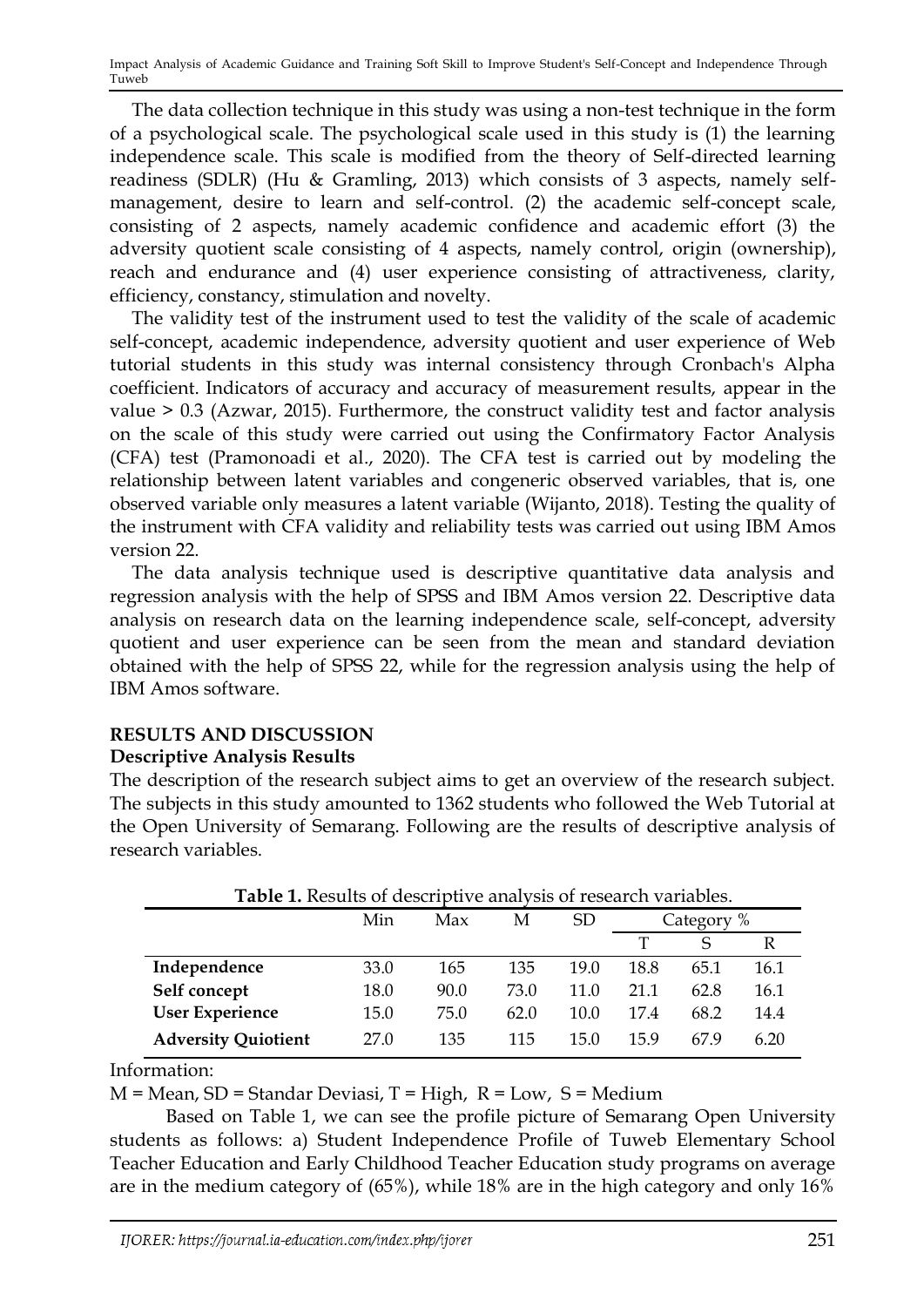are in the low category ( $M = 135$ ,  $SD = 19$ ). b) Self-concept profiles of Tuweb Elementary School Teacher Education and Early Childhood Teacher Education students on average were in the medium category, namely (62.8%), while 21.1% were in the high category and  $16.1\%$  were in the low category (Mean = 73, SD = 11). c) User Experience Profile of Tuweb Elementary School Teacher Education and Early Childhood Teacher Education students on average are in the medium category (68.2%), while 17.4% are in the high category and  $14.4\%$  are in the low category (Mean = 62, SD = 10). d) Profile of Adversity Quotient of Tuweb Elementary School Teacher Education and Early Childhood Teacher Education students in the medium category, namely (67.9%), while 15.9% are in the high category and 16.2% are in the low category (Mean = 115, SD = 15).

## **Confirmatory Analysis of Measurement Model**

This study aims to test the Independence Model on Web Tutorial Students Open University Distance Learning Program Unit Semarang. The independent variables in this study are 1) Self-Concept, 2) User Experience and 3) Adversity Quotien. Confirmatory analysis of the measurement model in this study was carried out through structural equation analysis or Structural Equation Model (SEM) using the Amos program. The analysis includes two stages, namely a) the overall suitability test of the model and b) analysis of the measurement model (Dwikoranto et al., 2021).

### a. **Overall Model Fit Test**

Goodness of Fit criteria include the chi-square probability greater than 0.05, and RMSEA < 0.08. Furthermore, a model is declared fit if the values of GFI, TLI, CFI, and AGFI show a cut-off value > 0.90. Referring to these criteria, the results of the overall fit of the structural model in this study are shown in Table 2.

| <b>Table 2.</b> Results of the overall fit of structural model student independence. |                        |         |  |  |  |
|--------------------------------------------------------------------------------------|------------------------|---------|--|--|--|
| <b>Goodness of Fit Size</b>                                                          | Goodness of Fit        | Results |  |  |  |
|                                                                                      | Acceptance Limit       |         |  |  |  |
| Probability (P)                                                                      | $P \geq 0.05$          | 0.13    |  |  |  |
| <b>RMSEA</b>                                                                         | $RMSEA \leq 0.08$      | 0.07    |  |  |  |
| <b>CFI</b>                                                                           | $0.80 \leq CFI \leq 1$ | 0.96    |  |  |  |
| <b>GFI</b>                                                                           | $\geq 0.90$            | 0.92    |  |  |  |
| <b>AGFI</b>                                                                          | $\geq 0.80$            | 0.89    |  |  |  |
| TLI                                                                                  | $\geq 0.90$            | 0.95    |  |  |  |

**Table 2.** Results of the overall fit of structural model student independence.

Table 2 shows that the results of the overall suitability of the structural model of Independence for Face-to-face Tutorial Students of the Semarang Open University study program by comparing the fitness criteria and test results, it is known that: (1) Probability  $(P) = 0.13$  is good fit;  $(2)$  RMSEA = 0.076 is good fit;  $(3)$  CFI = 0.964 is good fit; (4) TLI is 0.955 good fit; (5) GFI = 0.928 is good fit; (5) AGFI = 0.89 is good fit. The results of the fit model for Independence in Tuweb Students from the Distance Learning Program Unit Semarang Open University can be seen in Figure 2.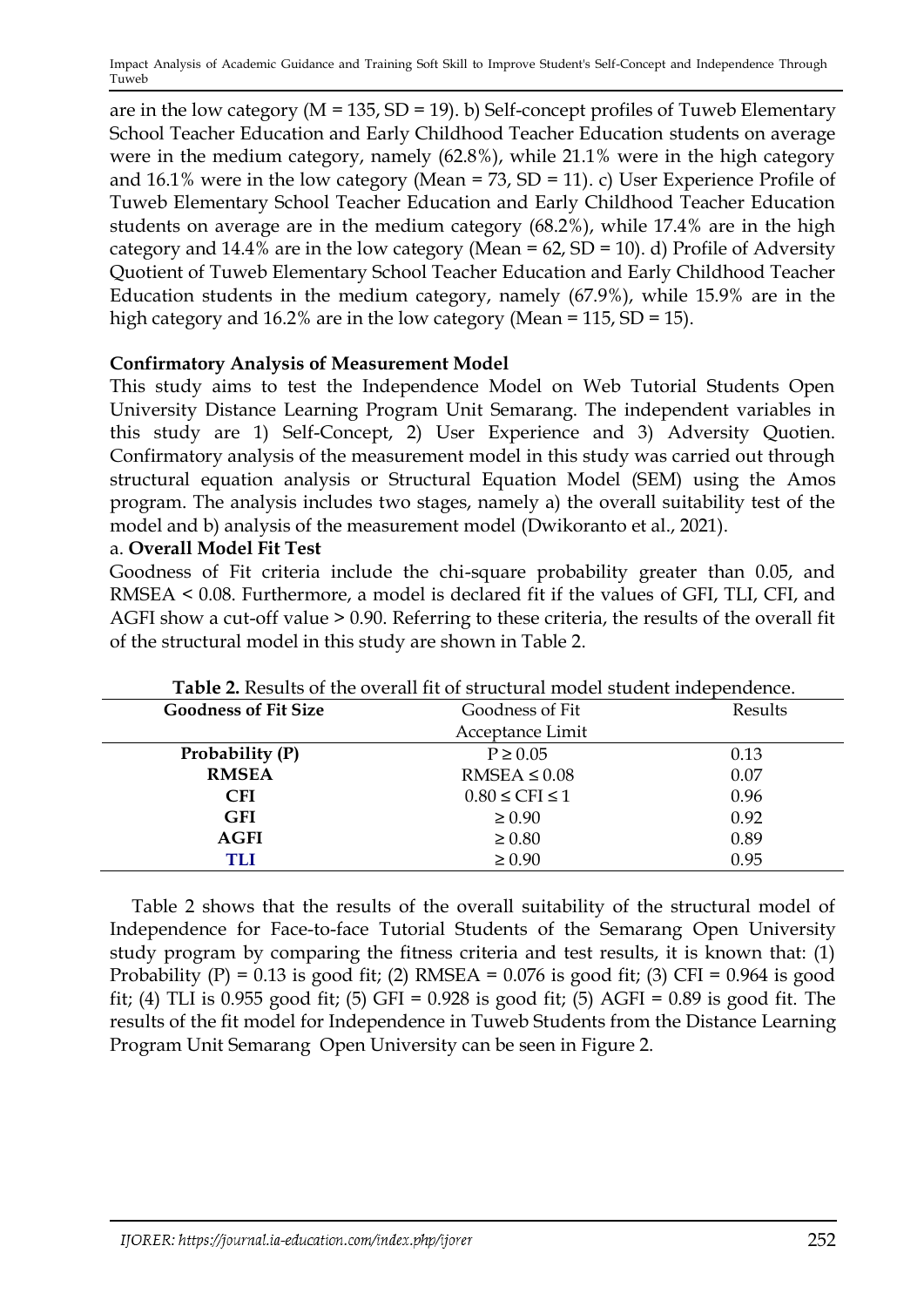

**Figure 2.** Independence fit model.

## **b. Measurement Model Results**

Hypothesis testing is done to answer the questions in this study or analyze the structural model relationships. Hypothesis data analysis can be seen from the value of standardized regression weight which shows the coefficient of influence between variables in the Table 3.

| Variable                  | Estimate | S.E. | C.R. | p    |
|---------------------------|----------|------|------|------|
| Self concept              | 0.51     | 0.06 | 7.60 | 0.00 |
| <b>User Experience</b>    | 0.16     | 0.02 | 5.95 | 0.00 |
| <b>Adversity Quotient</b> | 0.07     | 0.06 | 1.09 | 0.27 |

**Table 3**. Results of hypothesis data analysis.

Based on the results of the significance test in Table 3, the relationship between variables can be explained as follows:

a) The direct influence of academic self-concept with learning independence of Tuweb students in the Distance Learning Program Unit Semarang Open University. The estimated parameter value of the standardized regression weight coefficient is 0.51 or 51% and the C.R value is 7.60. This shows that the higher the self-concept, the higher the student's independence. In addition, it can also be said that the better the selfconcept, the higher the student's independence. Testing the relationship between the two variables shows a probability value of  $0.00$  (p <0.05), so it can be stated if there is a direct influence between Self-Concept and Independence in the Distance Learning Program Unit Semarang Open University.

b) The direct influence of User Experience with the learning independence of Tuweb students in the Distance Learning Program Unit Semarang Open University. The estimated parameter value of the standardized regression weight coefficient is 0.16 or 16% and the C.R value is 5.95, this shows that there is an effect of User Experience on student independence. This means that the greater the experience gained by students in Tuweb, the greater the independence of students. Testing the relationship between the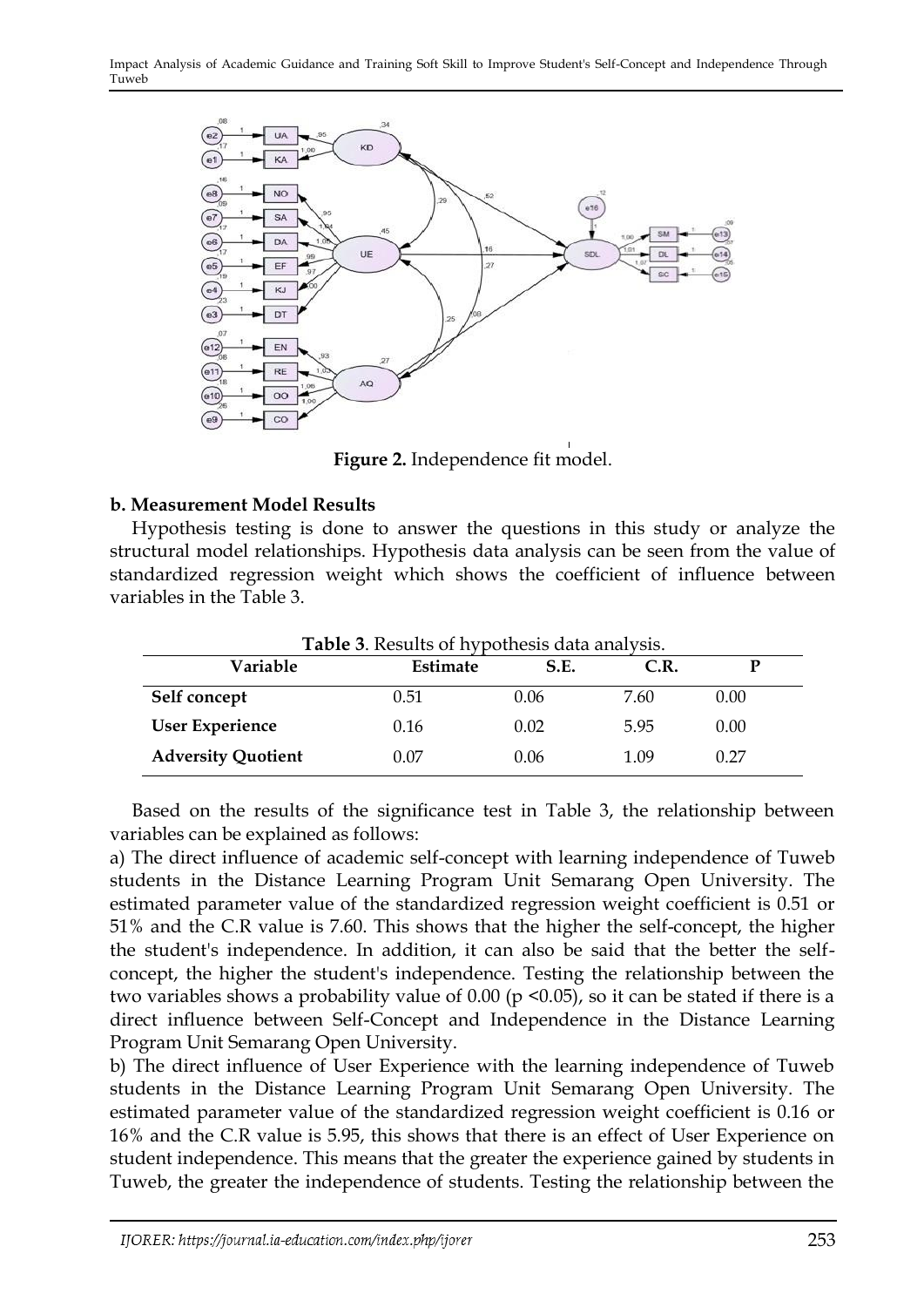two variables shows a probability value of  $0.00$  (p <0.05), so it can be stated if there is a direct influence between User Experience and Independence in the Distance Learning Program Unit Semarang Open University.

c) The direct influence of Adversity Quotien on the learning independence of Tuweb students in the Distance Learning Program Unit at Semarang Open University. The estimated parameter value of the standardized regression weight coefficient is 0.07 and the C.R value is 1.09. Testing the relationship between the two variables shows a probability value of 0.27 (p <0.05), so it can be stated if there is no significant effect between Adversity Quotient and student independence at the Distance Learning Program Unit Semarang Open University.

## **Discussion**

The results of the regression analysis of the effect of self-concept with learning independence using Tuweb obtained the estimated parameter value of the standardized regression weight coefficient of 0.51 or 51%. This shows that the higher the self-concept, the higher the student's independence. In addition, it can also be said that the better the self-concept, the higher the student's independence. Testing the relationship between the two variables shows a probability value of  $0.00$  (p <0.05) so that it can be stated if there is a direct influence between Self-Concept and Independence in the Distance Learning Program Unit of the Open University of Semarang. With a positive selfconcept, students will be more motivated in learning and make students aware of their responsibilities so that they will learn on their own accord without coercion from others. The findings of this study support the results of previous research conducted by Rahim (2018) where self-concept has an influence on the independence of students. In addition, Novilita's research (2013) shows that there is a positive relationship between self-concept and learning independence, which means that the higher the self-concept, the higher the learning independence, and conversely, the lower the self-concept, the lower the learning independence.

This is supported by the opinion of Rusman (2014) which states that independent learning activities are a form of learning activity that focuses more on learning awareness or gives more control over learning to students. According to Flowers & White (2013) said that academic self-concept is a psychological construct used to describe students' beliefs about their abilities in the academic field. Students who have a positive academic self-concept will bring a student's confidence in their potential or abilities in the academic field. So that students feel themselves superior to other students in the academic field (Baran & Maskan, 2013). Therefore, the implication of this research is for students learn independently, then one important factor that needs to be considered is a positive academic self-concept.

The test results of the analysis of the effect of user experience on student independence using Tuweb showed that user experience contributed 16.2% to learning independence. This means that the greater the experience gained by students in Tuweb, it will increase student independence. Testing the relationship between the two variables shows a probability value of  $0.000$  ( $p < 0.05$ ) so that it can be stated if there is a direct influence between User Experience and the Independence of Elementary School Teacher Education and Early Childhood Teacher Education of the Open University Semarang. It is proven that students are quite enthusiastic about learning to use Web Tutorials so that they can increase student independence. Findings The results of this study are in accordance with research conducted by Nurul (2016), the effect of the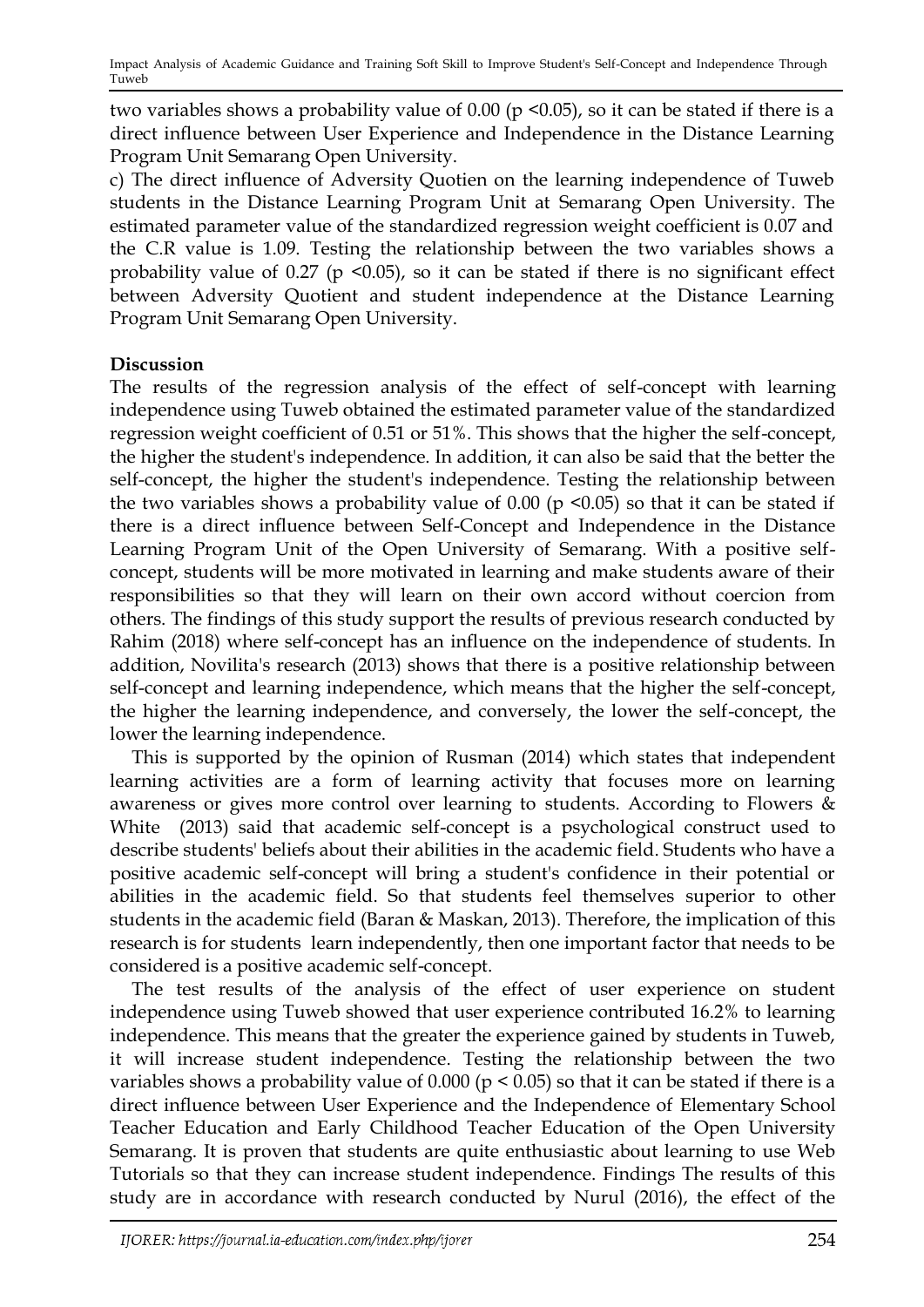effectiveness of using web base learning in learning on learning outcomes. In addition, research by Lee et al., (2017) in a study that examines the use of computer technology in independent learning in students shows that the desire to learn has the strongest relationship with the use of computer technology compared to self management and self control.

This is in accordance with the opinion of Kiki & Endryansah (2020) explaining the selection of instructional media. Instructional media include teaching, assignment and use of presentation packages such as PowerPoint, internet, computer-assistedinstruction and others. So it is very important to find out which media will be most helpful in meeting the objectives, which may be different for all students. During the pandemic, face-to-face tutorial activities are carried out online through web-based tutorial activities. Learning interactions are carried out using a Webinar application that is connected to the internet network. Tuweb activity app using Microsoft Teams. Microsoft Teams provides a feature where students and educators are able to communicate verbally like learning in a classroom. Educators can assign assignments to students in order to track student improvement. besides that this application also provides team functions that support the implementation of group learning (Nurlaily, 2020). The test results of the analysis of the influence of adversity quotient with student independence using Tuweb showed a probability value of 0.27 ( $p < 0.05$ ) so that it could be stated if there was no significant effect between Adversity Quotient and student independence in Tuweb Elementary School Teacher Education and Early Childhood Teacher Education at Semarang Open University. The findings of this study support the results of research conducted by Novilita & Suharman (2013) where the adversity quotient not have a significant effect on learning independence. These findings certainly do not support the expression put forward by Stoltz (2015) which states that someone who has a high AQ will mobilize all their potential to provide the best results, and will always be motivated to excel.

Based on the results of research and discussions that have been studied previously related to the analysis of the impact of user experience on the implementation of Tuweb, self-concept, adversity qutient (AQ) with independent learning in students of the Semarang Open University it can be concluded Student Independence Profile of Tuweb on average is in the medium category that is equal to (65.1%), while 18.8% are in the high category and only 16.1% are in the low category. The self-concept of Tuweb students in the medium category, namely (62.8%), while 21.1% were in the high category and 16.1% were in the low category. User Experience of Tuweb students on average is in the medium category (68.2%), while 17.4% are in the high category and 14.4% are in the low category. The Adversity Quotient of Tuweb on average was in the medium category (67.9%), while 15.9% were in the high category and 16.2% were in the low category. The higher the self-concept, the higher the student's independence. The greater the experience gained by students in Tuweb, the greater the independence of students. To increase learning independence, there are many factors that can influence it as stated by Thoha, 1996; Novilita & Suharnan (2013) that independent learning is influenced by internal factors, including age maturity; intelligence, and external factors which include culture and family (Harnoto et al., 2021)

## **CONCLUSION**

Student independence is not influenced by Adversity Quotient so there are other factors that can further increase student independence. The accuracy, consistency of the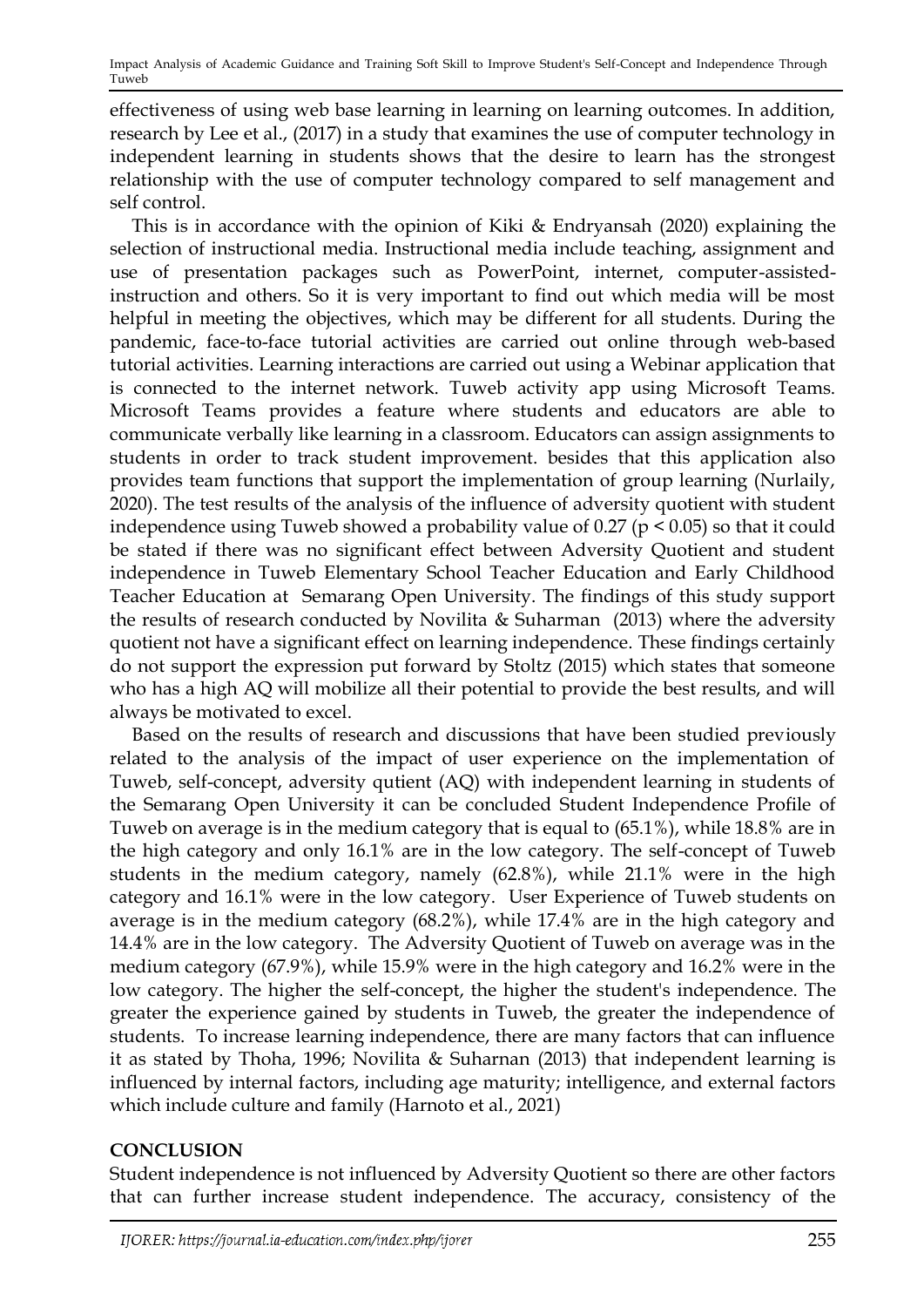accuracy of the composite reliability measuring instrument which shows the accuracy, consistency of the accuracy of a measuring instrument in making measurements. The independence students is influenced by academic self-concept and user experience, but the adversity quotient does not have a significant effect. There needs to be special services to be able to improve students' academic self-concepts so that they are able to increase learning independence, including through academic guidance and soft skills training. It is necessary to have a learning independence module that is given to new students as a preventive measure so that it is easy for students to adapt to the tutorial system at the Open University.

## **ACKNOWLEDGEMENTS**

We would like to express our gratitude to the Open University for funding this research through DIPA funds for the 2021 fiscal year. Number: SP DIPA-023.17.2.677531/2021 November 23, 2020.

## **REFERENCES**

- Alpin, H., S. & Steven, A. (2021). Pedagogical competence: effective communication of students of primary school teacher education of universitas terbuka in Palembang. *Jurnal Basicedu, 5*(5), 4247–4260. https://doi.org/10.31004/basicedu.v5i5.1481
- Azwar, S. (2015). *Penyusunan Skala Psikologi* edisi 2. Yogyakarta: Pustaka Pelajar
- Baran, M., & Maskan, A. K. (2013). A study of relationship between academicself concepts, some selected variables and physics course achievement. *International Journal of Education, 3*(1), 1-12. https://doi.org/10.5296/ije.v3i1.586
- Blegur, J. (2017). Konsep diri akademik mahasiswa pascasarjana. Scholaria. *Jurnal Pendidikan dan Kebudayaan, 7*(3), 226-233. <https://doi.org/10.24246/j.scholaria.2017.v7.i3.p226-233>
- Dwikoranto, Setiani, R. Binar, K. P., Mubarok, H. (2020). Mobile learning to improve student collaborative skills: an alternative to online learning in the era of covid-19 pandemic. *Jurnal Penelitian dan Pengkajian Ilmu Pendidikan e-Saintika, 4*(3), 259-271. https://doi.org/10.36312/e-saintika.v4i3.314.
- Dwikoranto, Jatmiko, B., Hariyono, E., Lestari, N. A., Prahani, B. K. & Suyidno. (2021). MobLen model for enhancing scientific creativity of physics students: an alternative in the covid-19 pandemic. *Journal of Physics: Conference Series, 1805* (1), 012006. https://doi.org/10.1088/1742-6596/1805/1/012006
- Faridh, A. R. F., Wardono & Masrukan. (2018). Kemampuan literasi matematika dan kemandirian belajar siswa pada model pembelajaran rme berbantuan geogebra. prisma (1), *Prosiding Seminar Nasional Matematika, 1*(2018), 559-567.
- Flowers, L. O., Raynor, J. E., & White, E. N. (2013). Investigation of academic self-concept of undergraduate in stem course. *Journal of Studies in Social Sciences, 5*(1), 1-11.
- Hartson, R., & Pyla, P. (2012*). The UX book: process and guidelines for ensuring a quality user experience*. USA: Elsevier
- Harnoto, T. R., Setiani, R., Widuroyekti, B., Sambada, D., Dwikoranto, Lindsay, N. Bergsma. (2021). The implementation of the quantum teaching strategy with multiple intelligence approach at state high school. *International Journal of Recent Educational Research*, *2*(1), 73- 85. https://doi.org/10.46245/ijorer.v2i1.78
- Hu, H. & Gramling, J. (2013). Learning strategies for success in a web course: A descriptive exploration. *The Quarterly Review of Distance Education, 10*(2), 123-134.
- Kiki, A. F. & Endryansah. (2020). Kepraktisan media pembelajaran berbasis web untuk menunjang e-learning pada mata pelajaran instalasi motor listrik di smk. *Jurnal Pendidikan Teknik Elektro, 9*(3), 675-683.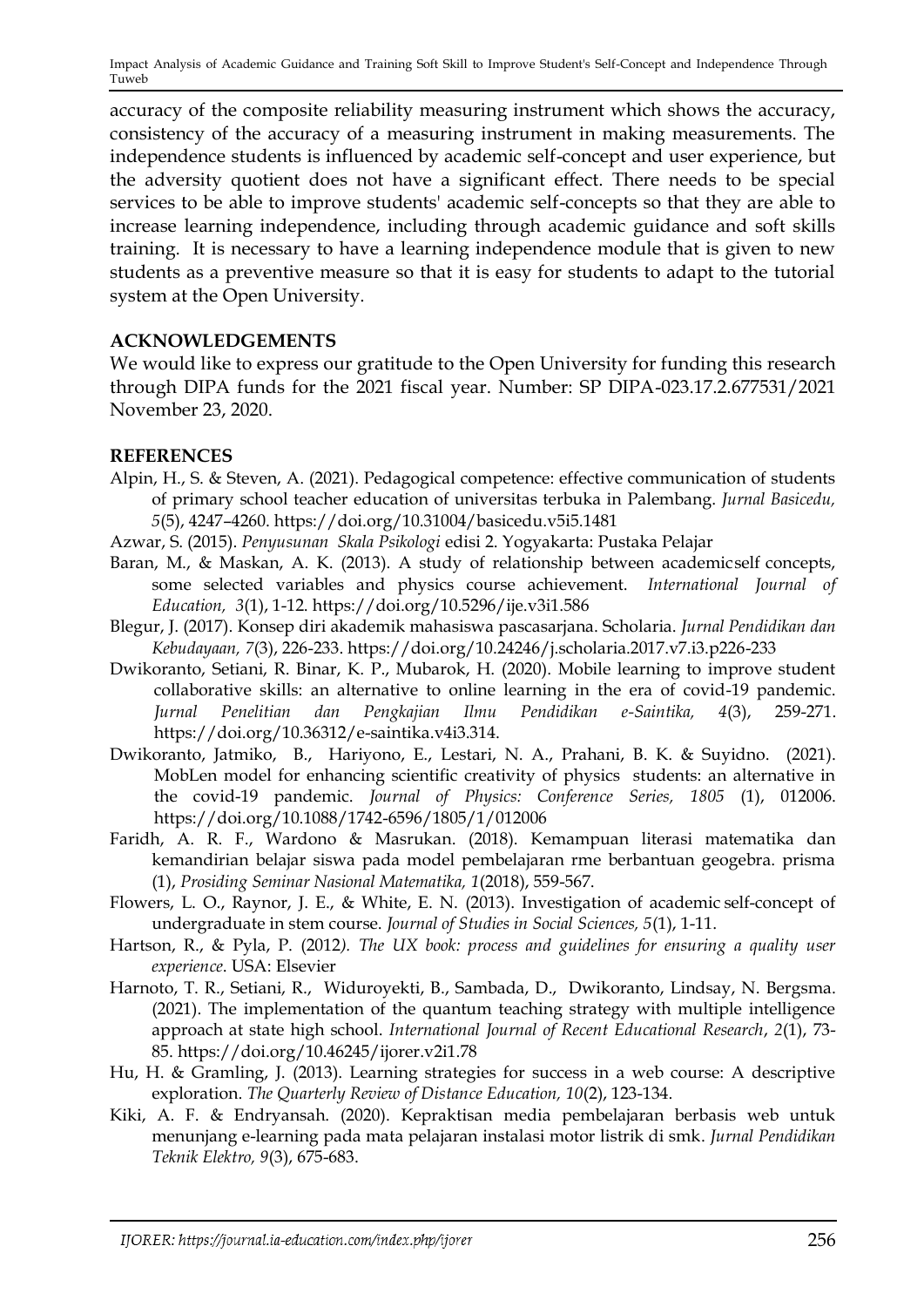- Lee, C., Yeung, A.S. ., & Ip, T (2017). University English Languange Learners readliness to use computer technology for self directed learning. *System, 67*(July), 99–110. [Http://doi.org/10.1016/J.SYSTEM.2017.05.001](http://doi.org/10.1016/J.SYSTEM.2017.05.001)
- Noviandhi, K. Amanda. (2012). Perbandingan pengaruh user experience pada situs terhadap citra merek pada *pengguna goal-directed dan pengguna experiential (studi eksperimen pada www. hellosaoursally. com terhadap citra merek sour sally).* Thesis. Jakarta: Universitas Indonesia.
- Novilita, H., & Suharnan, S. (2013). Konsep diri adversity quotient dan kemandirian belajar siswa. *Jurnal Psikologi Tabularasa*, *8*(1), 619-632.
- Nurhayati, E. (2014). *Psikologi Pendidikan Inovasi*. Yogyakarta: Pustaka Pelajar
- Nurlaily, F. (2020). *Implementasi microsoft teams for education dalam pembelajaran pendidikan agama islamdan budi pekerti di smp negeri 1 Purwokerto.* Dissertation. Purwokerto: Doctoral Dissertation, IAIN Purwokerto.
- Nurul, A. O. S. & Puspita, M. H. (2016). Analisis efektifitas penggunaan web based learning pada matakuliah pratikum struktur data. *Jurnal Sistem Informasi, Teknologi Informatika dan Komputer, 8*(2), 69–75.<https://doi.org/10.24853/justit.8.2.69-75>
- Pramonoadi, Tresnaningsih, S., Faqih, A., Setiani, R., & Dwikoranto. (2020). The validity of concept attainment with multi representation as an alternative learning model to improve students' mastery of concepts and scientific consistency. *Studies in Learning and Teaching, 1*(2), 122-132. https://doi.org/10.46627/silet.v1i2.35
- Rahim, A. (2018). Pengaruh konsep diri dan adversity quotient terhadap kemandirian santri. *Fenomena, 16*(1), 61-78.
- Ramli, N., Muljono, P., & Afendi, M. F. (2018). Faktor-faktor yang berpengaruh terhadap self directed learning readiness dan prestasi akademik. *Jurnal Kependidikan, 2*(1), 153-166.
- Risma, Ismulia, R., Retno, I.R & Aditya, R. (2018). Analisis user experience pada website streaming video (studi kasus: youtube dan vlive). *Jurnal Pengembangan Teknologi Informasi dan Ilmu Komputer, 2*(8), 2907 – 2917.
- Rusman (2014). *Model-model pembelajaran: mengembangkan profesionalisme guru*. Jakarta: Rajawali Press
- Schrepp, M., & Thomaschewski, J. (2019). Design and validation of a framework for the creation of user experience questionnaires. *InternationalJournal of Interactive Multimedia & Artificial Intelligence*, *5*(7), 88-95. https://doi.org/10.9781/ijimai.2019.06.006
- Sholikhin, S., Luawo, M. I. R., & Djunaedi, D. (2016). Konsep diri akademik mahasiswa jenjang menengah pertama berdasarkan jenis kelamin (studi survei di lembaga bimbingan belajar primagama kampung Makasar). *INSIGHT: Jurnal Bimbingan Konseling*, *5*(1), 100-107. <https://doi.org/10.21009/INSIGHT.051.15>
- Singh, S. & Tanu S. (2017). Affect of adversity quotient on the occupational stress of it managers in India. *Procedia Computer Science*, *122*(2017), 86–93. <https://doi.org/10.1016/j.procs.2017.11.345>
- Sriyono H. & Suparman, I.A. (2012). *Bimbingan dan konseling belajar bagi siswa di sekolah*. Jakarta: PT Rajagrafindo Persada.
- Sternke, J. C. (2015). *Self-concept and self-esteem in adolescents with learning disabilities. A research paper submitted in partial fulfilment of the requirements for the masters of science in education degree*. Thesis. Menomonie: University of Wisconsin-Stout.
- Stoltz, P. (2015). *Adversity quotient: mengubah hambatan menjadi peluang* (*Alih Bahasa: Hermaya).*  Jakarta: Grasindo.
- Tahar, I. (2016). Hubungan kemandirian belajar dan hasil belajar pada pendidikan jarak jauh. *Jurnal Pendidikan Terbuka dan Jarak Jauh, 7*(2), 91-101.
- Wijanto, S. H. (2018). *Structural equation modeling dengan lisrel 8.8*. Yogyakarta: Graha Ilmu.